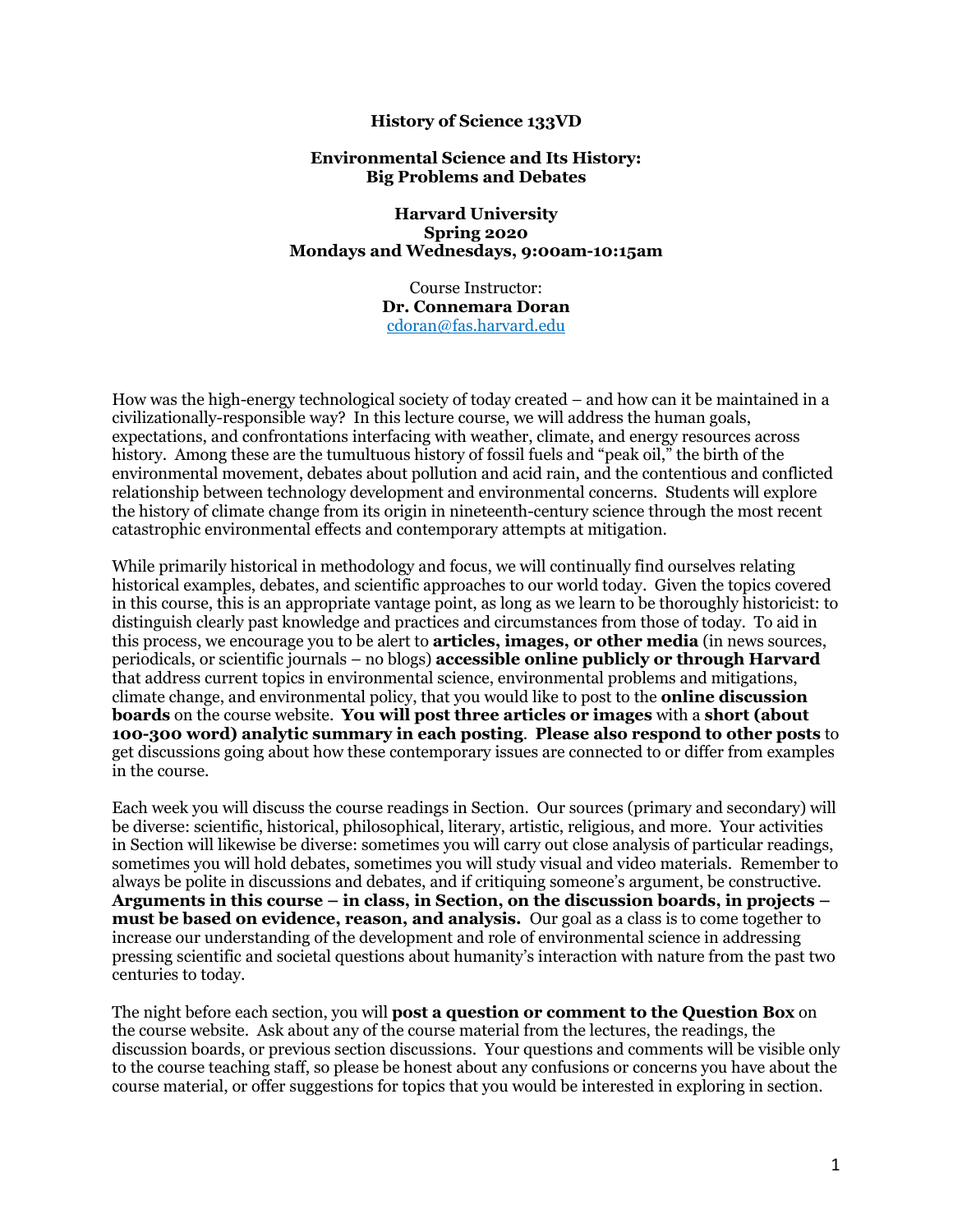The final assessment for the course is to produce **creative synthetic projects** that can be shared on the course Scalar website. These may take the following forms (among others):

- digital essays with hyperlinks and embedded media (instead of traditional papers), or
- online exhibits drawing upon digital materials as well as objects in the Harvard Museums of Science and Culture, or
- videos (documentary or fiction-based) on pertinent environmental questions and locations discussed in the course.

Mid-semester, you will submit a summary of the proposed topic, argument, and format of your project, and you will give a short presentation about your project on the last day of class. The Final Synthetic Project will be due on the last day of Reading Period.

## **Course Assignments and Grading:**

| Lecture and Section Attendance and Participation:      | 20% |
|--------------------------------------------------------|-----|
| Contributions to the 3 online discussion boards:       | 15% |
| Weekly Question Box posts about course reading/content | 10% |
| Proposal for Synthetic Project:                        | 10% |
| In-Class Midterm Exam:                                 | 15% |
| Short Presentation on Synthetic Project:               | 10% |
| <b>Synthetic Project:</b>                              | 20% |

## **Required Books and Readings:**

**The following four books are required for the course.** New and used copies are available for rent or purchase at the **COOP** (https://tinyurl.com/300-W20-HSCI-133VD-1), and copies are also on **reserve at Lamont Library** https://canvas.harvard.edu/courses/67813/external\_tools/33436.

- 1. Rachel Carson, *Silent Spring* (Boston: Mariner Books, 2002; orig. pub. 1962). ISBN 0-618- 24906-0.
- 2. Martin J. S. Rudwick, *Earth's Deep History: How It Was Discovered and Why It Matters*  (Chicago: University of Chicago Press, 2014). ISBN 978-0-226-42197-1. [Rudwick's book is also available as an **online e-book in the library reserves**: https://canvas.harvard.edu/courses/67813/external\_tools/33436].
- 3. Paul Warde, Libby Robin, and Sverker Sörlin, *The Environment: A History of the Idea*  (Baltimore: Johns Hopkins University Press, 2018). ISBN 978-1-421-42679-2.
- 4. Spencer R. Weart, *The Discovery of Global Warming*, Revised and Expanded Edition (Cambridge: Harvard University Press, 2008). ISBN 978-0-674-03189-0.

Any additional readings will be available on the course Canvas website: https://canvas.harvard.edu/courses/67813.

# **SCHEDULE AND READINGS**

# **WEEK 1**

## **January 27 – Lecture 1: Introduction to the History of Environmental Science**

## **January 29 – Lecture 2: Eras of Coal, Steam, Oil: The Industrial Revolution and the Science of Heat**

Week 1 Reading:

• Warde et al., *The Environment*, Prologue (pp. 1-5).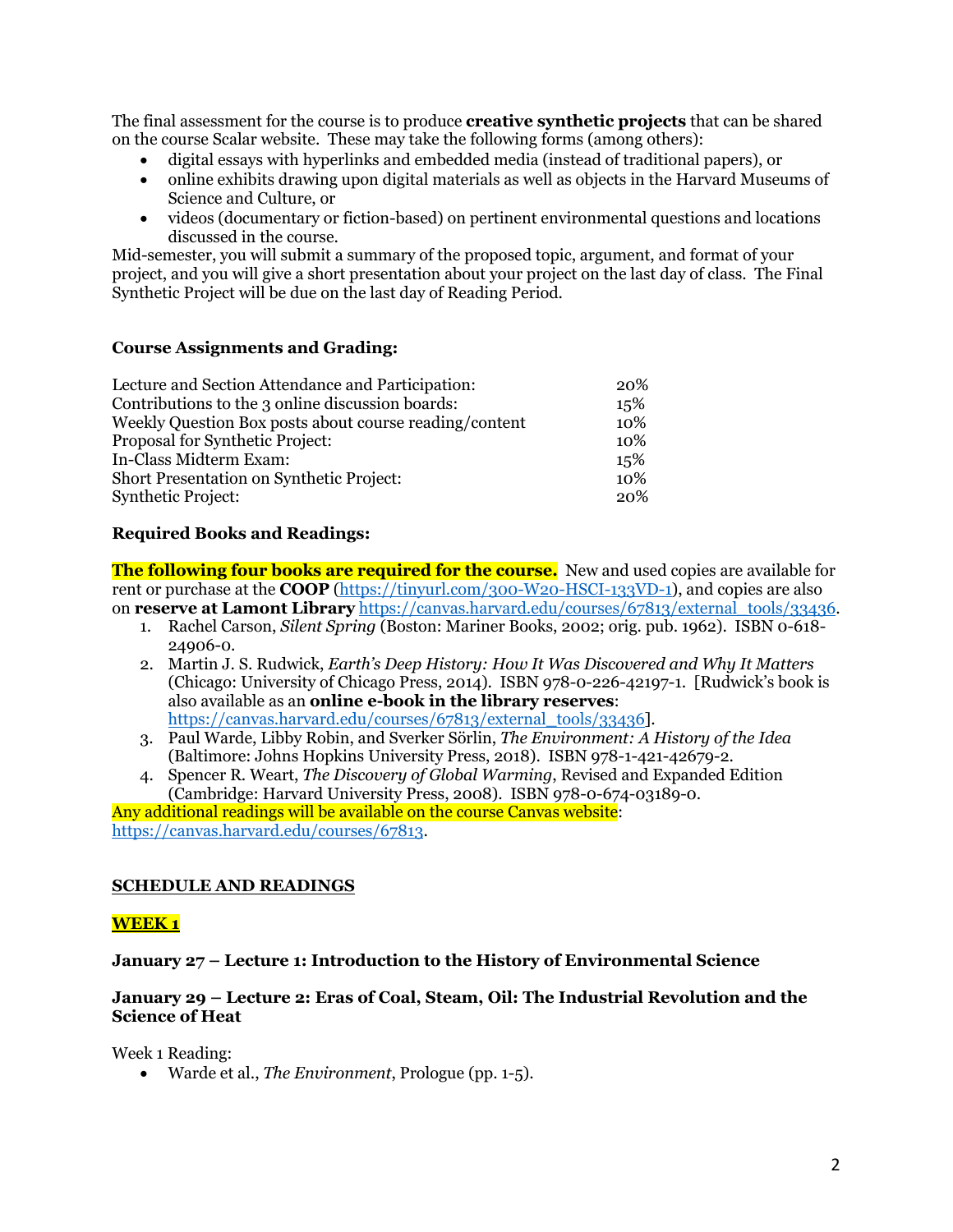- Rudwick, *Earth's Deep History*, Introduction (pp. 1-7) and Chapter 9: Eventful Deep History (pp. 207-233).
- J.R. McNeill and Peter Engelke, *The Great Acceleration: An Environmental History of the Anthropocene since 1945* (Cambridge: Harvard University Belknap Press, 2014), pp. 63-72.
- Dan Tamir, "Something New under the Fog of War: The First World War and the Debut of Oil on the Global Stage," in *Environmental Histories of the First World War*, ed. Richard Tucker et al. (Cambridge: Cambridge University Press, 2018), pp. 117-135.

**January 31 – Course Registration and Sectioning**

# **WEEK 2**

### **February 3 – Lecture 3: Studies of Weather and Climate in the 19th and Early 20th Centuries**

### **February 5 – Lecture 4: Graphical Analysis: The Geological Long-View, Ecology, and Time-Series**

Week 2 Reading:

- Rudwick, *Earth's Deep History*, Chapter 10: Global Histories of the Earth (pp. 235-261) and Chapter 11: One Planet Among Many (pp. 263-291).
- McNeill and Engelke, *The Great Acceleration*, "History of Climate Science" (pp. 72-76).
- Look at the Figures in M. King Hubbert, "Energy from Fossil Fuels," *Science* vol. 109, no. 2823 (February 4, 1949), pp. 103-109.

## **February 5 – First Section(s) – time/location TBA**

**By February 9 – FIRST Online Discussion Posts DUE**

# **WEEK 3**

**February 10 – Lecture 5: M. King Hubbert and Peak Oil: "Where is this taking us?"**

#### **February 12 – Lecture 6: Neo-Malthusian Doomsters versus Cornucopian Growthists: Economics, Energy, Population**

Week 3 Reading:

- M. King Hubbert, "Energy from Fossil Fuels," *Science* 109 (1949), pp. 103-109.
- Warde et al., *The Environment*, Chapter 3: Resources for Freedom (pp. 47-72).
- McNeill and Engelke, *The Great Acceleration*, "Population and Environment" (50-61).

## **Students sign up for individual meetings next week with TF (and optionally with instructor)**

# **WEEK 4**

#### *February 17 – NO CLASS – President's Day Holiday*

**February 19 –** *Guest Lecture***: Space Weather – Dr. Gregory Good (American Institute of Physics)**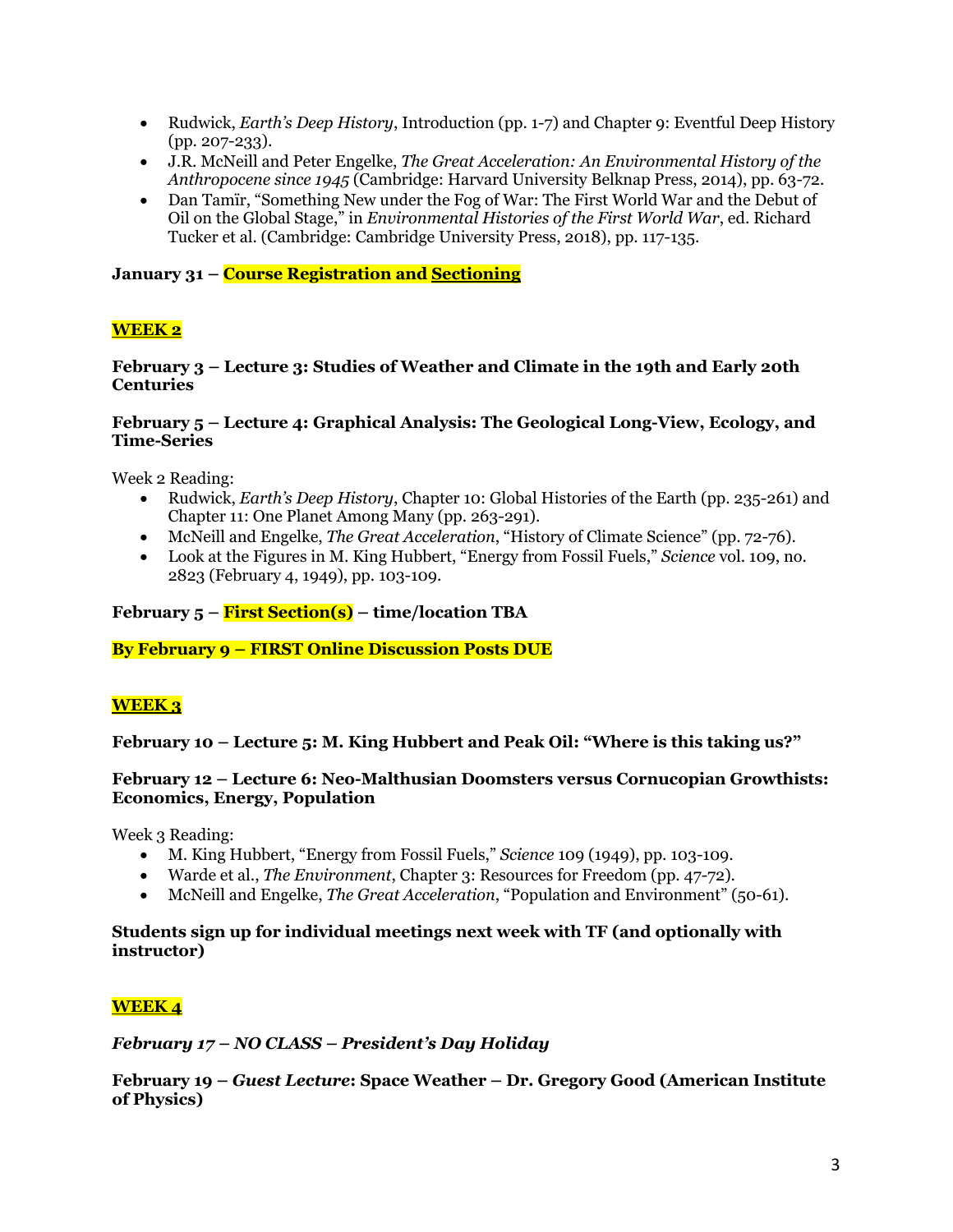Week 4 Reading:

• Begin reading Rachel Carson, *Silent Spring* (1962).

# **Individual meetings with TF to plan Final Synthetic Project topic**

# **WEEK 5**

## **February 24 – Lecture 7: Ecology, Oceanography, and the Birth of Environmentalism**

## **February 26 – Lecture 8: Policy, Law, and Science in Environmental Pollution Debates: Local, National, International**

Week 5 Reading:

- Complete reading Rachel Carson, *Silent Spring* (1962).
- Rachel Carson, *The Sea Around Us* (Oxford: Oxford University Press, 1989; orig. pub. 1950), "Preface to 1961 edition" (pp. vii-xiii), "The Shape of Ancient Seas" (97-107), and "The Global Thermostat" (pp. 167-184).
- Warde et al., *The Environment*, Chapter 4: Ecology on the March (pp. 73-95).

# **By March 1 – SECOND Online Discussion Posts DUE**

# **WEEK 6**

## **March 2 – Film and Discussion:** *A Civil Action* **(Steven Zaillian, 1998, excerpts)**

# **March 4 – Lecture 9: NASA and Global Data: The Ozone Layer and Climate**

Week 6 Reading:

- McNeill and Engelke, *The Great Acceleration*, "Climate Science Meets Climate Politics" (pp. 76-83).
- Naomi Oreskes and Erik M. Conway, *Merchants of Doubt* (New York: Bloomsbury, 2010), Chapter 4: Constructing a Counternarrative: The Fight over the Ozone Hole (pp. 107-135).
- In consultation with your TF, read and draw upon the sources on this site to prepare a "mock trial" discussion in Section based on the Woburn water pollution case portrayed in the film: https://serc.carleton.edu/woburn/resources/index.html

# **WEEK 7**

**March 9 – Lecture 10: The Fracking Revolution and Peak Demand: Electric Vehicles and Renewable Energy Resources and Innovation in an Age of Global Warming** 

## **March 11 – Documentary Film and Discussion:** *Behemoth* **(Zhao Liang, 2015, excerpts)**

## **March 11: Proposal for Final Synthetic Project DUE**

Week 7 Reading:

- Warde et al., *The Environment*, Chapter 5: Climate Enters the Environment (pp. 96-121).
- Dante Alighieri, *Inferno* I and III, transl. Robert and Jean Hollander (New York: Anchor Books, 2000), pp. 2-11 and 46-55.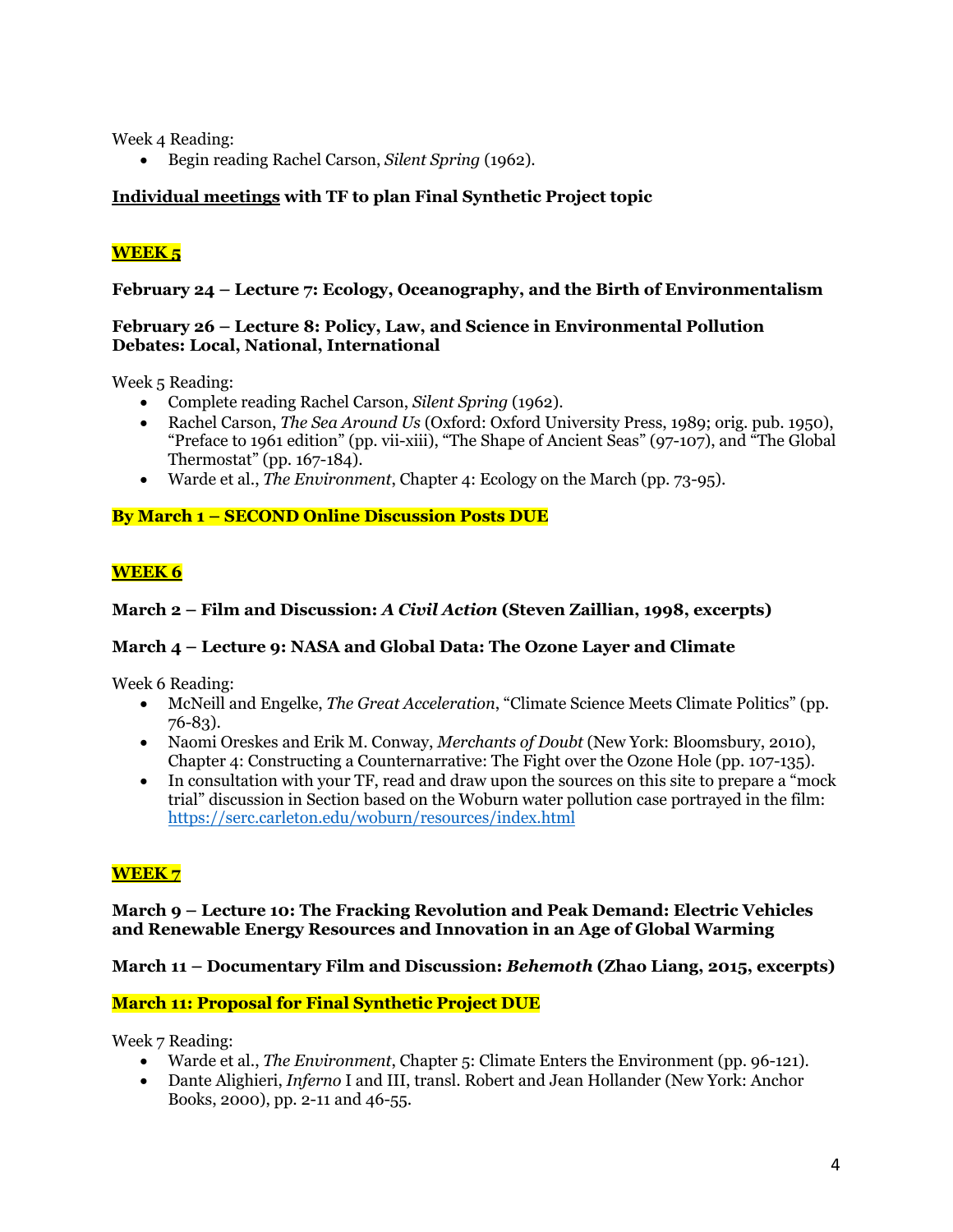*March 16 & 18 – NO CLASS – SPRING BREAK* 

# **WEEK 8**

**March 23 – Review and Practice Session** 

**March 25 – In-Class Midterm Exam**

# **WEEK 9**

**March 30 – Documentary Film:** *Containment* **(Peter Galison and Robb Moss, 2015)**  Note: This class begins five-minutes early at 8:55am to see the full 1-hour, 20-min film

#### **April 1 – Lecture 11 and Discussion: Nuclear Energy, Nuclear Waste, Nuclear Security in an Age of Global Warming**

Week 9 Reading:

- Read this brief Frontline report by Jon Palfreman on French use of nuclear energy: https://www.pbs.org/wgbh/pages/frontline/shows/reaction/readings/french.html.
- James M. Acton and Mark Hibbs, "Why Fukushima Was Preventable," Carnegie Endowment for International Peace (2012): https://carnegieendowment.org/2012/03/06/whyfukushima-was-preventable-pub-47361.

Possible optional activity: Tour of MIT Nuclear Reactor

# **WEEK 10**

## **April 6 – Lecture 12: Climate History and Global Warming: Pre-Argo**

## **April 8 – Lecture 13: Climate History and Global Warming: Argo and Post-Argo**

Week 10 Reading:

- Weart, *The Discovery of Global Warming* (2008), pp. vii-x and pp. 1-113.
- Global Warming 101, *The Economist* (2019)

## **WEEK 11**

#### **April 13 – Lecture 14: Climate Data, Graphical Methods: Evidence and Epistemic Considerations**

## **April 15 – Lecture 15: Discovery and Debates in Climate Science, Sustainability, and Renewable Energy**

Week 11 Reading:

- Weart, *The Discovery of Global Warming* (2008), pp. 114-196.
- Oreskes and Conway, *Merchants of Doubt*, Chapter 6: The Denial of Global Warming (pp. 169-215).